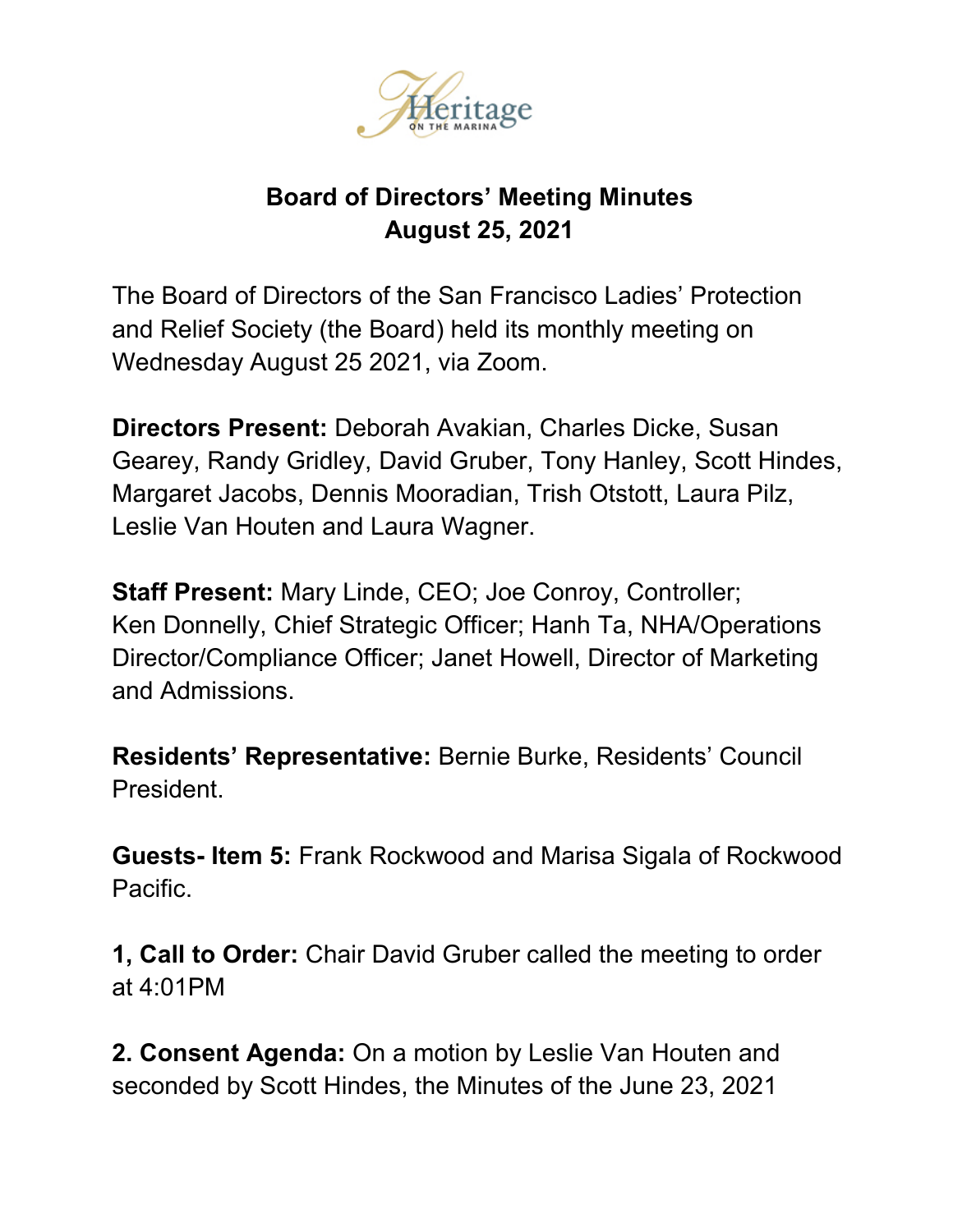Board Meeting, the May and June Financial Reports, the Weekly Marketing Occupancy & Inventory Report of 8/13/21, President Bernie Burke's letter to the Board, and the removal of the Rockwood Pacific Slide Deck, were approved.

**3. Residents' Council Report:** In addition to the information contained in his letter to the Board, Bernie noted that with the dining room closed and all activities cancelled, we have an issue about some residents feeling isolated. Bernie did note that the staff has done a great job in keeping things going.

**4. Introduction of Frank Rockwood:** Mary Linde introduced Frank Rockwood as our development executive for our strategic plan. Frank introduced Marisa Sigala, who can project manage our efforts for Heritage on the Marina. While Frank's background was included in the Rockwood Pacific Slide Deck, Frank has worked extensively with many senior living facilities.

**5. Rockwood Pacific Presentation:** Frank Rockwood gave a presentation concerning his work on the Heritage Master Plan and Initial Assessment as part of our overall Strategic Plan. He presented objectives that mirrored the Board's original objectives concerning the future of Heritage on the Marina. The purpose of this presentation focused on several scenarios that would increase the number of residents while retaining our commitment to current residents and staff.

**6. Discussion and Decision:** Mary Linde led the discussion about where we should be heading for the future of Heritage on the Marina, followed by questions and issues from Board members. After much discussion, it was agreed to proceed with the